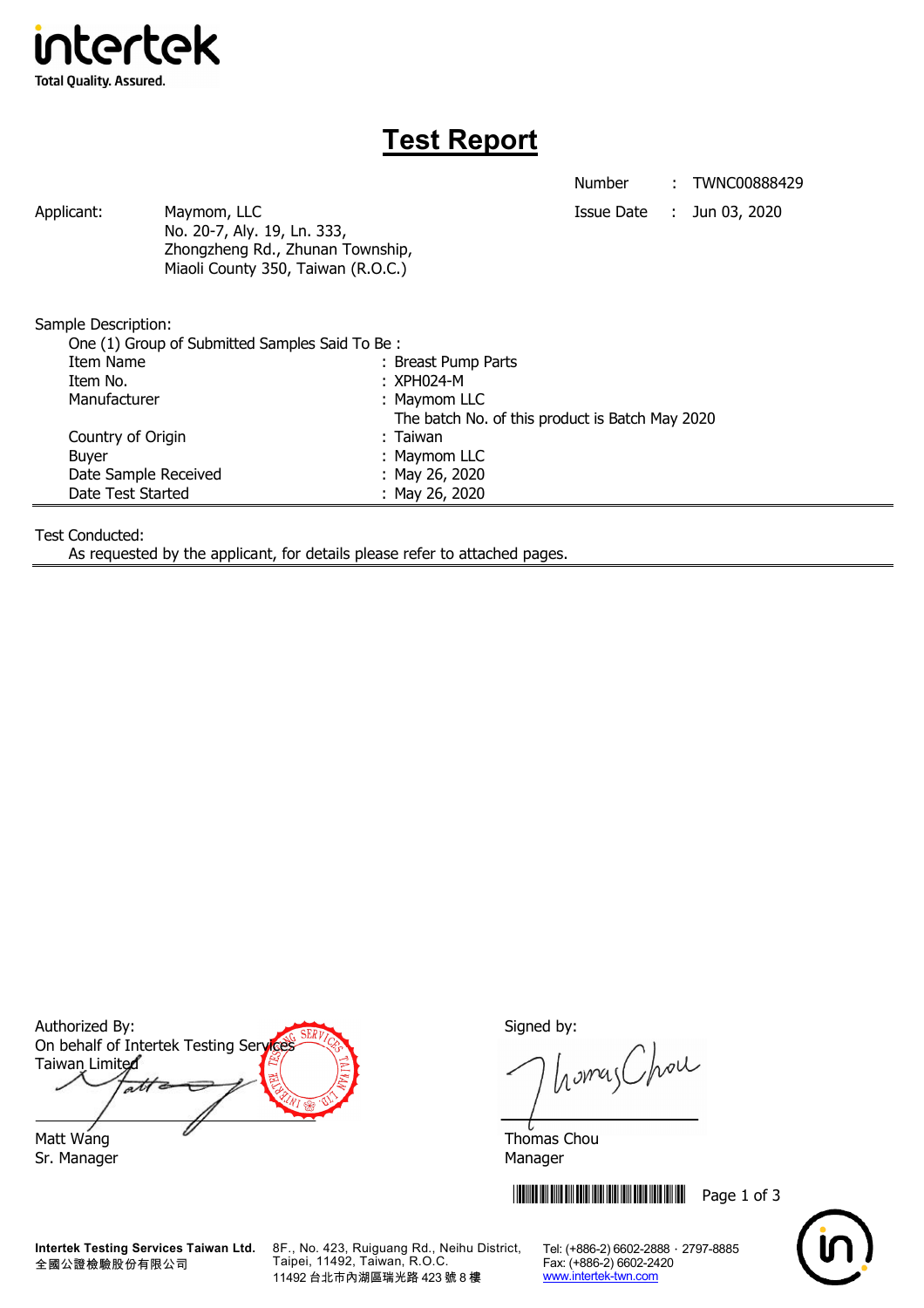

Test Conducted :

Number : TWNC00888429

## **1. Overall Migration Test for Plastic Food Contacting Materials/Articles**

With reference to Commission Regulation (EU) No. 10/2011 and its amendments, the migration test was conducted once.

I. Test Condition: 60℃ for 12 hours

II. Test Result

Food Simulant<br>
Food Simulant White soft plastic

 $50\%$  (v/v) Ethanol  $< 1$ 

Remarks:  $\lt$  = Less than

Solvents & test condition were selected based on applicant's request.

## **2. Specific Migration of Bisphenol-A (BPA) Test for Plastic Food Contacting Materials/Articles**

With reference to commission regulation (EU) No. 10/2011 and its amendments, the migration test was conducted once.

surface area of such material or article and the quantity of food in contact therewith.

I. Test Condition: 60℃ for 12 hours

II. Test Result

Food Simulant **Food Simulant** Result (mg/kg food)<br>White soft plastic (#) 50% (v/v) Ethanol ND Remarks: Detection limit = 0.05 mg/kg-food  $ND = Not detected$  $#$  = The result was expressed in mg/kg applying a surface to volume ratio of 6 dm<sup>2</sup> per kg, which was quoted for samples that are sheet, film or other material or articles which cannot be filled or for which it is impracticable to estimate the relationship between the

Solvents & test condition were selected based on applicant's request.

**Intertek Testing Services Taiwan Ltd.** 全國公證檢驗股份有限公司

8F., No. 423, Ruiguang Rd., Neihu District, Taipei, 11492, Taiwan, R.O.C. 11492 台北市內湖區瑞光路 423 號 8 樓

Tel: (+886-2) 6602-2888 · 2797-8885 Fax: (+886-2) 6602-2420 www.intertek-twn.com

\*THJ0888429\* Page 2 of 3